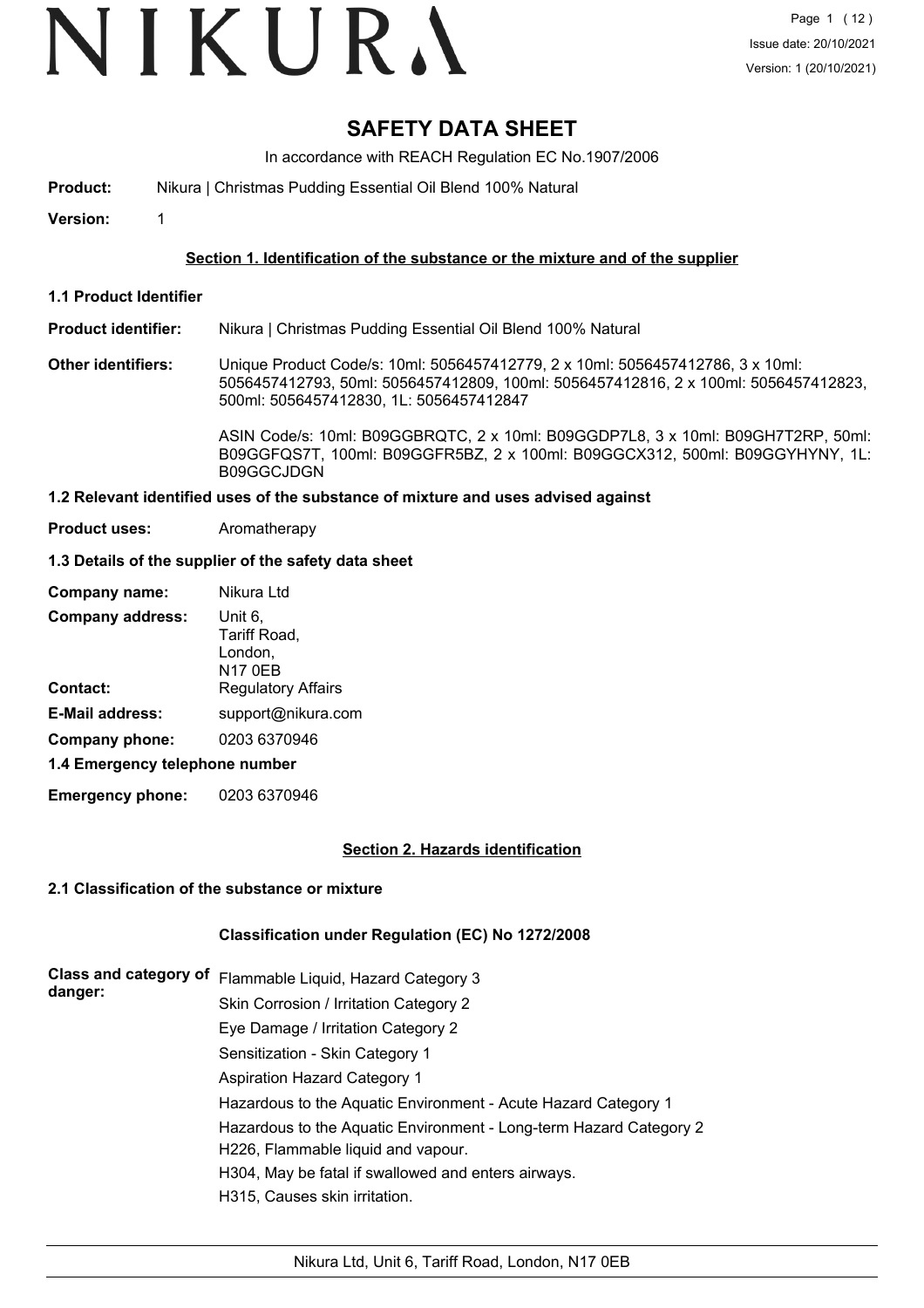# **SAFETY DATA SHEET**

In accordance with REACH Regulation EC No.1907/2006 **Product:** Nikura | Christmas Pudding Essential Oil Blend 100% Natural **Version:** 1 **Class and category of** H317, May cause an allergic skin reaction. **danger:** H319, Causes serious eye irritation. H400, Very toxic to aquatic life. H411, Toxic to aquatic life with long lasting effects. **2.2 Label elements Signal word:** Danger **Classification under Regulation (EC) No 1272/2008 Hazard statements:** H226, Flammable liquid and vapour. H304, May be fatal if swallowed and enters airways. H315, Causes skin irritation. H317, May cause an allergic skin reaction. H319, Causes serious eye irritation. H400, Very toxic to aquatic life. H411, Toxic to aquatic life with long lasting effects. EUH208, Contains Carvone, Citral, Citronellal, Estragole, Eucalyptol, Geranial, Geraniol, Isoeugenol, Lauric aldehyde, Linalool, Neral, Nerol, Terpinolene, alpha-Pinene, beta-Caryophyllene, beta-Pinene, delta-3-Carene, l-.β.-Bisabolene, p-Mentha-1,8-dien-7-al. May produce an allergic reaction. **Supplemental Information: Precautionary statements:** P210, Keep away from heat, sparks, open flames and hot surfaces. - No smoking. P233, Keep container tightly closed. P240, Ground/bond container and receiving equipment. P241, Use explosion-proof electrical, ventilating and lighting equipment. P242, Use only non-sparking tools. P243, Take precautionary measures against static discharge. P261, Avoid breathing vapour or dust. P264, Wash hands and other contacted skin thoroughly after handling. P272, Contaminated work clothing should not be allowed out of the workplace. P273, Avoid release to the environment. P280, Wear protective gloves/eye protection/face protection. P301/310, IF SWALLOWED: Immediately call a POISON CENTER or doctor/physician. P303/361/353, IF ON SKIN (or hair): Remove/take off immediately all contaminated clothing. Rinse skin with water/shower. P305/351/338, IF IN EYES: Rinse cautiously with water for several minutes. Remove contact lenses, if present and easy to do. Continue rinsing. P331, Do not induce vomiting. P333/313, If skin irritation or rash occurs: Get medical advice/attention. P337/313, If eye irritation persists: Get medical advice/attention. P362, Take off contaminated clothing and wash before reuse. P370/378, In case of fire: Use carbon dioxide, dry chemical, foam for extinction. P391, Collect spillage.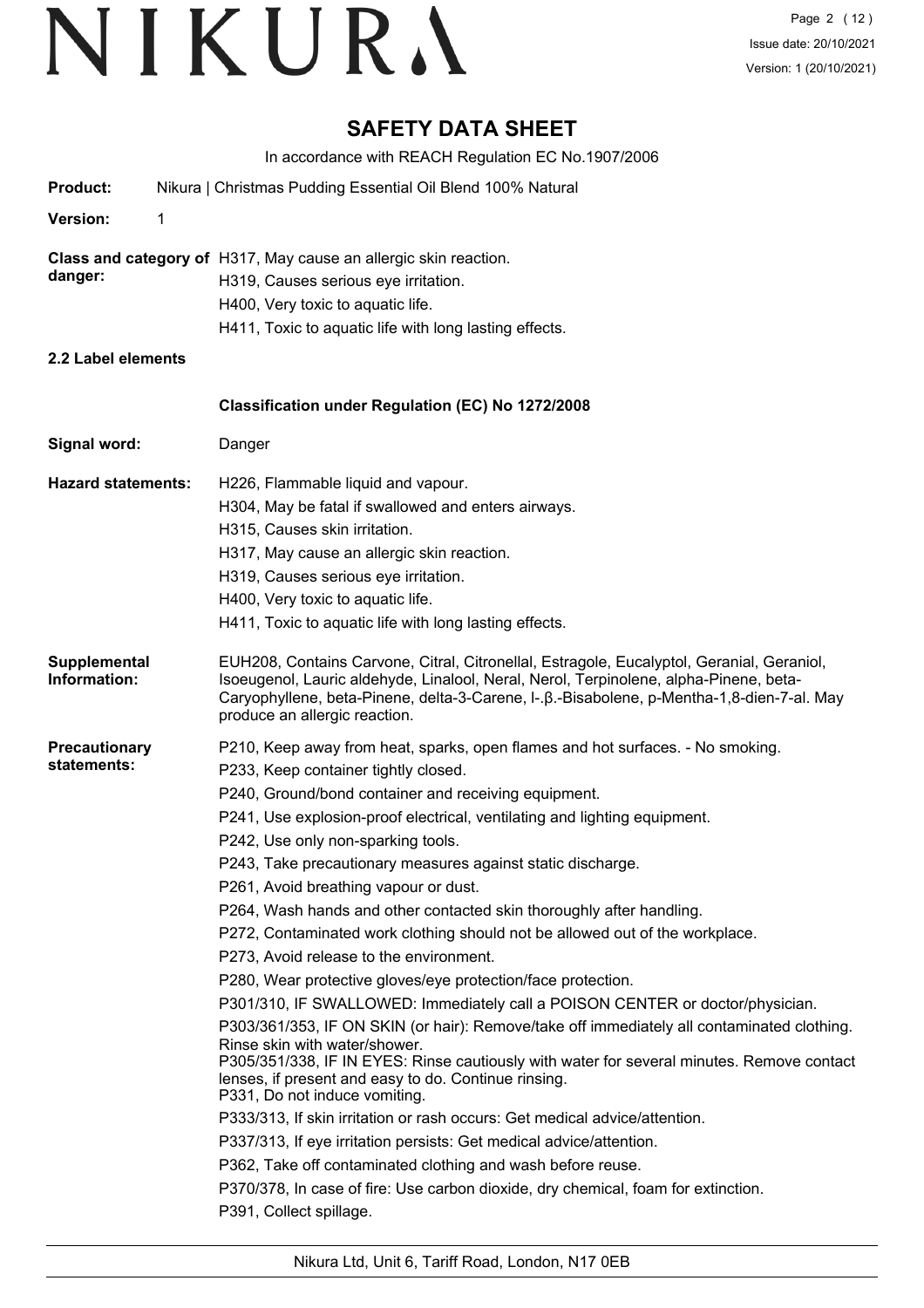# **SAFETY DATA SHEET**

|                       | In accordance with REACH Regulation EC No.1907/2006                                                                                                                                         |
|-----------------------|---------------------------------------------------------------------------------------------------------------------------------------------------------------------------------------------|
| <b>Product:</b>       | Nikura   Christmas Pudding Essential Oil Blend 100% Natural                                                                                                                                 |
| Version:              | 1                                                                                                                                                                                           |
|                       | P403/235, Store in a well-ventilated place. Keep cool.<br>P405, Store locked up.<br>P501, Dispose of contents/container to approved disposal site, in accordance with local<br>regulations. |
| Pictograms:           |                                                                                                                                                                                             |
| 2.3 Other hazards     |                                                                                                                                                                                             |
| <b>Other hazards:</b> | None                                                                                                                                                                                        |
|                       |                                                                                                                                                                                             |

# **Section 3. Composition / information on ingredients**

# **3.2 Mixtures**

### **Contains:**

| <b>Name</b>           | <b>CAS</b> | EC        | <b>REACH Registration</b><br>No. | $\%$   | <b>Classification for</b><br>(CLP) 1272/2008                                                                                                             |
|-----------------------|------------|-----------|----------------------------------|--------|----------------------------------------------------------------------------------------------------------------------------------------------------------|
| ld-Limonene           | 5989-27-5  | 227-813-5 |                                  | 19.80% | Flam. Lig. 3-Skin Irrit.<br>2-Skin Sens. 1B-Asp.<br>Tox 1-Aquatic Acute 1-<br>Aquatic Chronic 3;<br>H226-H304-H315-<br>H317-H400-H412,-                  |
| Itrans-Anethole       | 4180-23-8  | 224-052-0 |                                  | 17.60% | Skin Sens. 1B;H317,-                                                                                                                                     |
| Eugenol               | 97-53-0    | 202-589-1 |                                  | 6.68%  | Eye Irrit. 2-Skin Sens.<br>1B:H317-H319.-                                                                                                                |
| Ibeta-Pinene          | 127-91-3   | 204-872-5 |                                  | 5.14%  | Flam. Liq. 3-Skin Irrit.<br>2-Skin Sens. 1B-Asp.<br>Tox 1-Aquatic Acute 1-<br>Aquatic Chronic 1;<br>H226-H304-H315-<br>H317-H410.-                       |
| alpha-Pinene          | 80-56-8    | 201-291-9 |                                  | 5.02%  | Flam. Lig. 3-Acute Tox.<br>4-Skin Irrit. 2-Skin<br>Sens. 1B-Asp. Tox 1-<br>Aquatic Acute 1-<br>Aquatic Chronic 1:<br>H226-H302-H304-<br>H315-H317-H410,- |
| IDecanal              | 112-31-2   | 203-957-4 |                                  | 3.14%  | Eye Irrit. 2-Aquatic<br>Chronic 3; H319-H412,-                                                                                                           |
| <b>Cinnamaldehyde</b> | 104-55-2   | 203-213-9 |                                  | 3.04%  | Acute Tox. 4-Skin Irrit.<br>2-Eye Irrit. 2-Skin<br>Sens. 1A-Aquatic<br>Chronic 3; H312-H315-<br>H317-H319-H412,-                                         |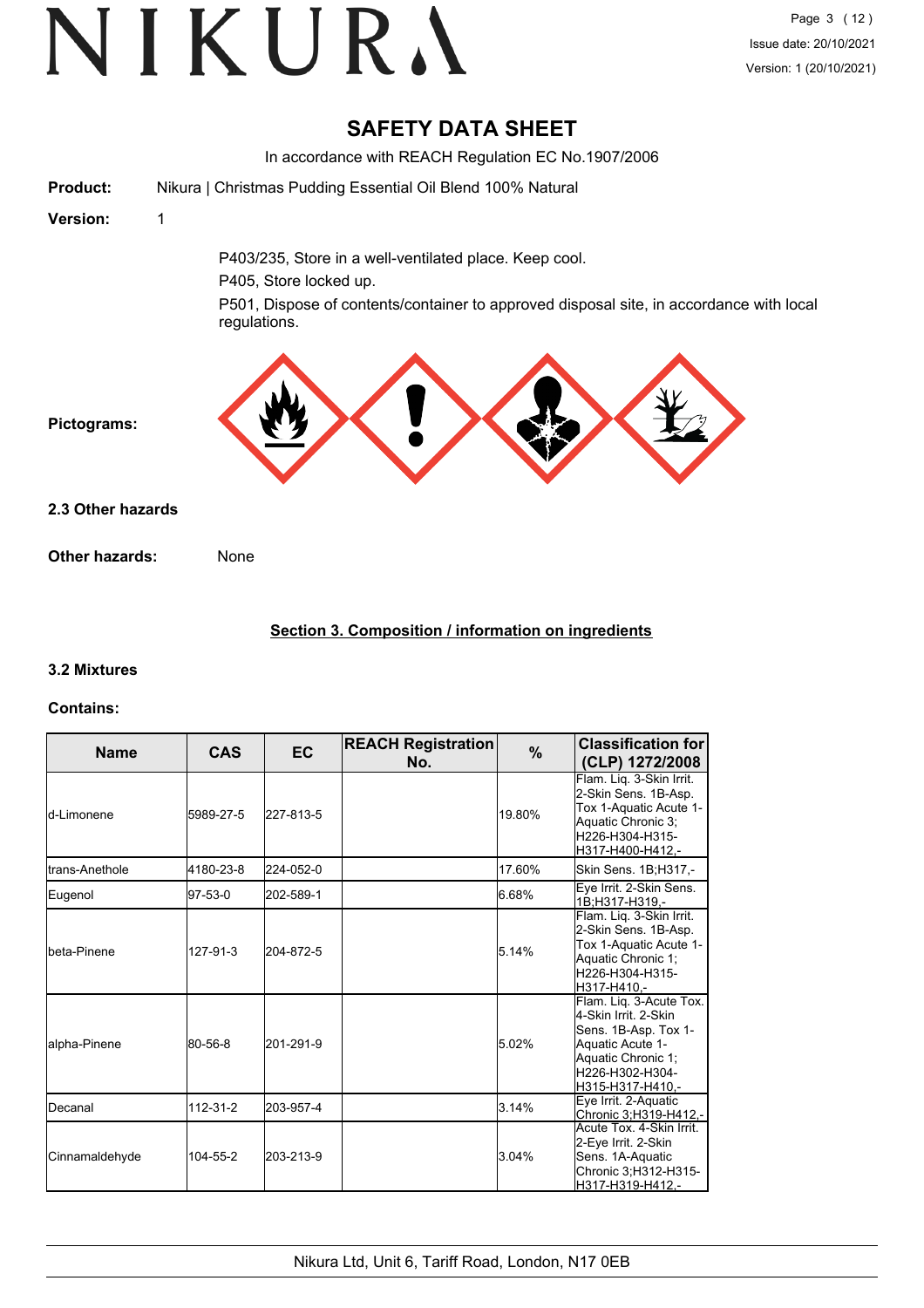# **SAFETY DATA SHEET**

In accordance with REACH Regulation EC No.1907/2006

**Product:** Nikura | Christmas Pudding Essential Oil Blend 100% Natural

### **Version:** 1

| <b>L</b> inalool        | 78-70-6    | 201-134-4 | 3.02% | Skin Irrit. 2-Eye Irrit. 2-<br>Skin Sens. 1B;H315-<br>H317-H319,-                                                                      |
|-------------------------|------------|-----------|-------|----------------------------------------------------------------------------------------------------------------------------------------|
| alpha-Terpineol         | 98-55-5    | 202-680-6 | 1.60% | Skin Irrit. 2-Eye Irrit. 2;<br>H315-H319,-                                                                                             |
| Terpinen-4-ol           | 562-74-3   | 209-235-5 | 1.60% | Acute Tox, 4-Acute<br>Tox. 4-Skin Irrit. 2-<br>STOT SE 3;H302-<br><u>H315-H332-H336,-</u>                                              |
| beta-Caryophyllene      | 187-44-5   | 201-746-1 | 1.56% | Skin Sens. 1B-Asp.<br>Tox 1-Aquatic Chronic<br>4;H304-H317-H413,-                                                                      |
| <b>Octanal</b>          | 124-13-0   | 204-683-8 | 1.56% | Flam. Lig. 3-Skin Irrit.<br>2-Eye Irrit. 2-Aquatic<br>Chronic 2;H226-H315-<br>H319-H411,-                                              |
| Citral                  | 5392-40-5  | 226-394-6 | 1.30% | Skin Irrit. 2-Eye Irrit. 2-<br>Skin Sens. 1;H315-<br>H317-H319,-                                                                       |
| Valencene               | 4630-07-3  | 225-047-6 | 1.30% | Asp. Tox 1; H304,-                                                                                                                     |
| p-Mentha-1,4-diene      | 99-85-4    | 202-794-6 | 1.04% | Flam. Liq. 3-Repr. 2-<br>Asp. Tox 1; H226-H304-<br>H361,-                                                                              |
| Myrcene                 | 123-35-3   | 204-622-5 | 0.84% | Flam. Liq. 3-Skin Irrit.<br>2-Eye Irrit. 2-Asp. Tox<br>1-Aquatic Acute 1-<br>Aquatic Chronic 2;<br>H226-H304-H315-<br>H319-H400-H411.- |
| Estragole               | 140-67-0   | 205-427-8 | 0.66% | Acute Tox. 4-Skin Irrit.<br>2-Skin Sens. 1B-Muta.<br>2-Carc. 2-Aquatic<br>Chronic 3;H302-H315-<br>H317-H341-H351-<br>H412.-            |
| <b>Citronellal</b>      | 106-23-0   | 203-376-6 | 0.54% | Skin Irrit. 2-Eye Irrit. 2-<br>Skin Sens. 1B;H315-<br>H317-H319,-                                                                      |
| p-Mentha-1,8-dien-7-al  | 2111-75-3  | 218-302-8 | 0.39% | Skin Sens. 1B;H317,-                                                                                                                   |
| Terpinolene             | 586-62-9   | 209-578-0 | 0.32% | Flam. Liq. 3-Skin Sens.<br>1B-Asp. Tox 1-Aquatic<br>Acute 1-Aquatic<br>Chronic 1;H226-H304-<br>H317-H410 .-                            |
| <b>I</b> delta-3-Carene | 13466-78-9 | 236-719-3 | 0.32% | Flam. Liq. 3-Acute Tox.<br>4-Skin Irrit. 2-Skin<br>Sens. 1-Asp. Tox 1-<br>Aquatic Chronic 2;<br>H226-H304-H315-<br>H317-H332-H411,-    |
| lp-Cymene               | 99-87-6    | 202-796-7 | 0.31% | Flam. Liq. 3-Repr. 2-<br>Asp. Tox 1-Aquatic<br>Chronic 2;H226-H304-<br>H361-H411,-                                                     |
| Nerol                   | 106-25-2   | 203-378-7 | 0.28% | Skin Irrit. 2-Eye Irrit. 2-<br>Skin Sens. 1B;H315-<br>H317-H319,-                                                                      |
| Geraniol                | 106-24-1   | 203-377-1 | 0.28% | Skin Irrit. 2-Eye Dam.<br>1-Skin Sens. 1; H315-<br>H317-H318,-                                                                         |
| alpha-Phellandrene      | 99-83-2    | 202-792-5 | 0.26% | Flam. Liq. 3-Asp. Tox<br>1-Aquatic Acute 1-<br>Aquatic Chronic 1;<br>H226-H304-H410,-                                                  |
| Lauric aldehyde         | 112-54-9   | 203-983-6 | 0.26% | Skin Irrit. 2-Eye Irrit. 2-<br>Skin Sens. 1B;H315-<br>H317-H319,-                                                                      |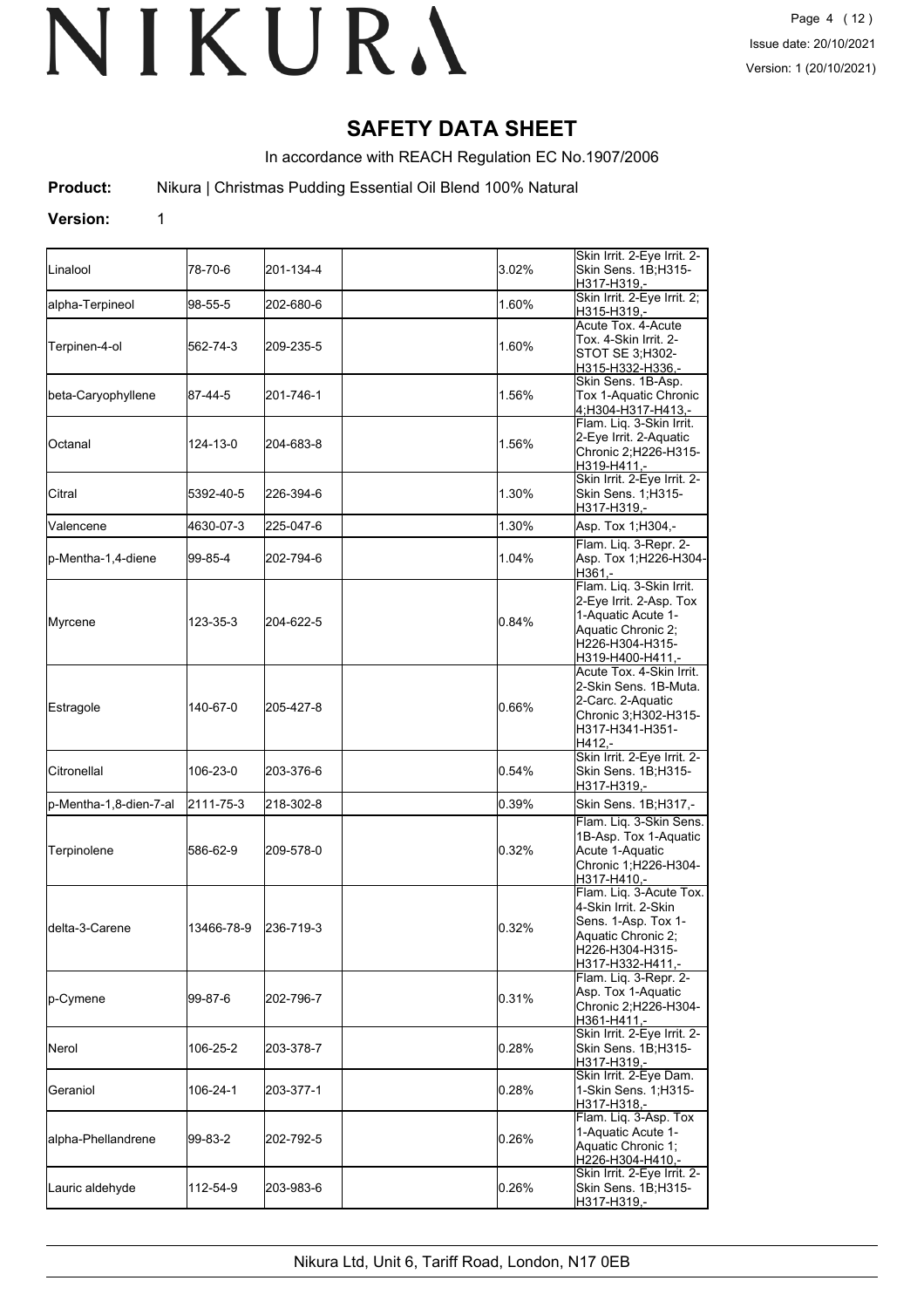# **SAFETY DATA SHEET**

In accordance with REACH Regulation EC No.1907/2006

**Product:** Nikura | Christmas Pudding Essential Oil Blend 100% Natural

### **Version:** 1

| <b>Carvone</b>                      | 99-49-0  | 202-759-5 | 0.26% | Skin Sens. 1B;H317,-                                                                                                                                   |
|-------------------------------------|----------|-----------|-------|--------------------------------------------------------------------------------------------------------------------------------------------------------|
| Eucalyptol                          | 470-82-6 | 207-431-5 | 0.24% | Flam. Lig. 3-Skin Sens.<br>1B:H226-H317,-                                                                                                              |
| lGeranial                           | 141-27-5 | 205-476-5 | 0.23% | Skin Irrit. 2-Eye Irrit. 2-<br>Skin Sens. 1B;H315-<br>lH317-H319.-                                                                                     |
| <b>Neral</b>                        | 106-26-3 | 203-379-2 | 0.14% | Skin Irrit. 2-Eye Irrit. 2-<br>Skin Sens. 1B;H315-<br>lH317-H319.-                                                                                     |
| $\parallel$ -. $\beta$ .-Bisabolene | 495-61-4 |           | 0.11% | Acute Tox. 4-Skin Irrit.<br>2-Skin Sens. 1B-Asp.<br>Tox 1-Aquatic Chronic<br>2:H304-H315-H317-<br>H332-H411.-                                          |
| Isoeugenol                          | 97-54-1  | 202-590-7 | 0.02% | Acute Tox. 4-Acute<br>Tox. 4-Acute Tox. 4-<br>Skin Irrit. 2-Eye Irrit. 2-<br>Skin Sens. 1A-STOT<br>SE 3;H302-H312-<br>IH315-H317-H319-<br>IH332-H335.- |

### **Substances with Community workplace exposure limits:**

Not Applicable

**Substances that are persistent, bioaccumulative and toxic or very persistent and very bioaccumulative, greater than 0.1%:**

Not Applicable

### **Section 4. First-aid measures**

### **4.1 Description of first aid measures**

| Inhalation:           | Remove from exposure site to fresh air, keep at rest, and obtain medical attention.                                                 |
|-----------------------|-------------------------------------------------------------------------------------------------------------------------------------|
| Eye exposure:         | IF IN EYES: Rinse cautiously with water for several minutes. Remove contact lenses, if present<br>and easy to do. Continue rinsing. |
| <b>Skin exposure:</b> | IF ON SKIN (or hair): Remove/take off immediately all contaminated clothing. Rinse skin with<br>water/shower.                       |
| Ingestion:            | IF SWALLOWED: Immediately call a POISON CENTER or doctor/physician.                                                                 |

### **4.2 Most important symptoms and effects, both acute and delayed**

May be fatal if swallowed and enters airways.

Causes skin irritation.

May cause an allergic skin reaction.

Causes serious eye irritation.

### **4.3 Indication of any immediate medical attention and special treatment needed**

None expected, see Section 4.1 for further information.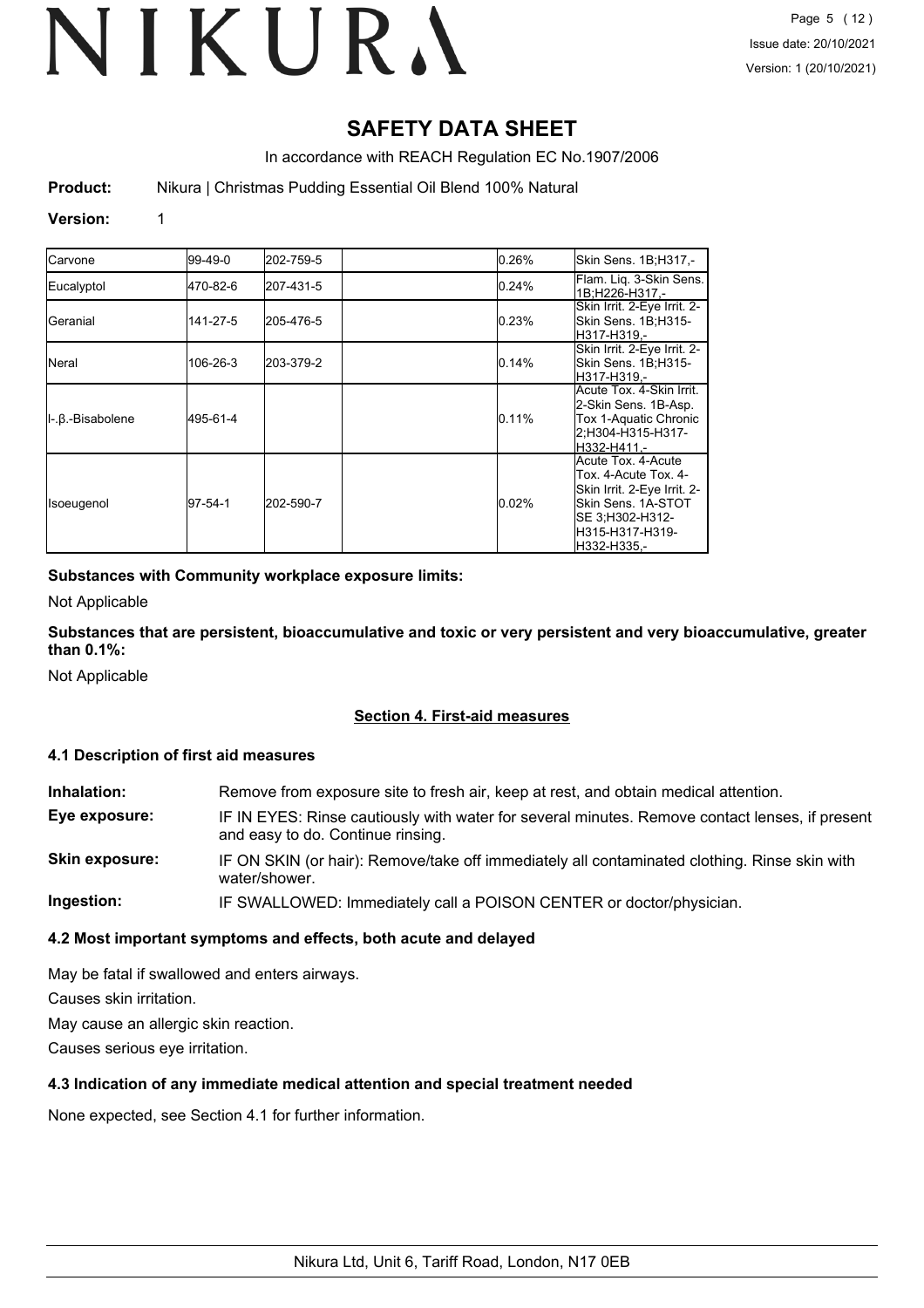# **SAFETY DATA SHEET**

In accordance with REACH Regulation EC No.1907/2006

| <b>Product:</b> | Nikura   Christmas Pudding Essential Oil Blend 100% Natural |
|-----------------|-------------------------------------------------------------|
|                 |                                                             |

**Version:** 1

# **SECTION 5: Firefighting measures**

### **5.1 Extinguishing media**

Suitable media: Carbon dioxide, Dry chemical, Foam.

### **5.2 Special hazards arising from the substance or mixture**

In case of fire, may be liberated: Carbon monoxide, Unidentified organic compounds.

#### **5.3 Advice for fire fighters:**

In case of insufficient ventilation, wear suitable respiratory equipment.

#### **Section 6. Accidental release measures**

#### **6.1 Personal precautions, protective equipment and emergency procedures:**

Avoid inhalation. Avoid contact with skin and eyes. See protective measures under Section 7 and 8.

#### **6.2 Environmental precautions:**

Keep away from drains, surface and ground water, and soil.

### **6.3 Methods and material for containment and cleaning up:**

Remove ignition sources. Provide adequate ventilation. Avoid excessive inhalation of vapours. Contain spillage immediately by use of sand or inert powder. Dispose of according to local regulations.

### **6.4 Reference to other sections:**

Also refer to sections 8 and 13.

### **Section 7. Handling and storage**

### **7.1 Precautions for safe handling:**

Keep away from heat, sparks, open flames and hot surfaces. - No smoking.

# **7.2 Conditions for safe storage, including any incompatibilities:**

Ground/bond container and receiving equipment. Use only non-sparking tools. Take precautionary measures against static discharge.

# **7.3 Specific end use(s):**

Aromatherapy: Use in accordance with good manufacturing and industrial hygiene practices.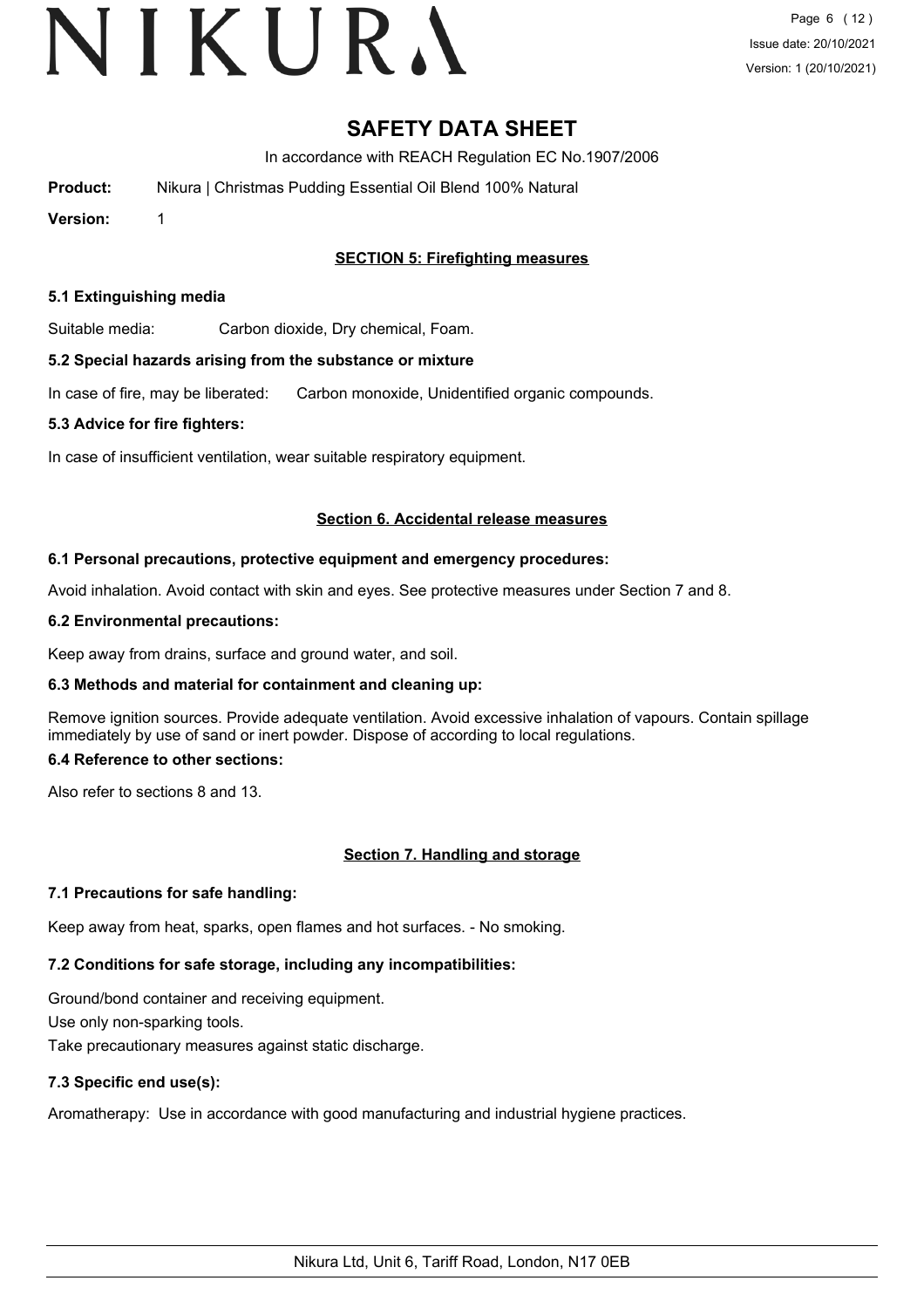# **SAFETY DATA SHEET**

In accordance with REACH Regulation EC No.1907/2006

**Product:** Nikura | Christmas Pudding Essential Oil Blend 100% Natural

**Version:** 1

## **Section 8. Exposure controls/personal protection**

### **8.1 Control parameters**

Workplace exposure limits: Not Applicable

# **8.2 Exposure Controls**

## **Eye / Skin Protection**

Wear protective gloves/eye protection/face protection

## **Respiratory Protection**

Under normal conditions of use and where adequate ventilation is available to prevent build up of excessive vapour, this material should not require special engineering controls. However, in conditions of high or prolonged use, or high temperature or other conditions which increase exposure, the following engineering controls can be used to minimise exposure to personnel: a) Increase ventilation of the area with local exhaust ventilation. b) Personnel can use an approved, appropriately fitted respirator with organic vapour cartridge or canisters and particulate filters. c) Use closed systems for transferring and processing this material.

Also refer to Sections 2 and 7.

# **Section 9. Physical and chemical properties**

# **9.1 Information on basic physical and chemical properties**

| Appearance:                                   | Not determined                               |
|-----------------------------------------------|----------------------------------------------|
| Odour:                                        | Not determined                               |
| <b>Odour threshold:</b>                       | Not determined                               |
| pH:                                           | Not determined                               |
| Melting point / freezing point:               | Not determined                               |
| Initial boiling point / range:                | Not determined                               |
| <b>Flash point:</b>                           | 44.7 $\degree$ C                             |
| <b>Evaporation rate:</b>                      | Not determined                               |
| Flammability (solid, gas):                    | Not determined                               |
| Upper/lower flammability or explosive limits: | Product does not present an explosion hazard |
| Vapour pressure:                              | Not determined                               |
| Vapour density:                               | Not determined                               |
| <b>Relative density:</b>                      | Not determined                               |
| Solubility(ies):                              | Not determined                               |
| Partition coefficient: n-octanol/water:       | Not determined                               |
| Auto-ignition temperature:                    | Not determined                               |
| <b>Decomposition temperature:</b>             | Not determined                               |
| <b>Viscosity:</b>                             | Not determined                               |
| <b>Explosive properties:</b>                  | Not expected                                 |
| <b>Oxidising properties:</b>                  | Not expected                                 |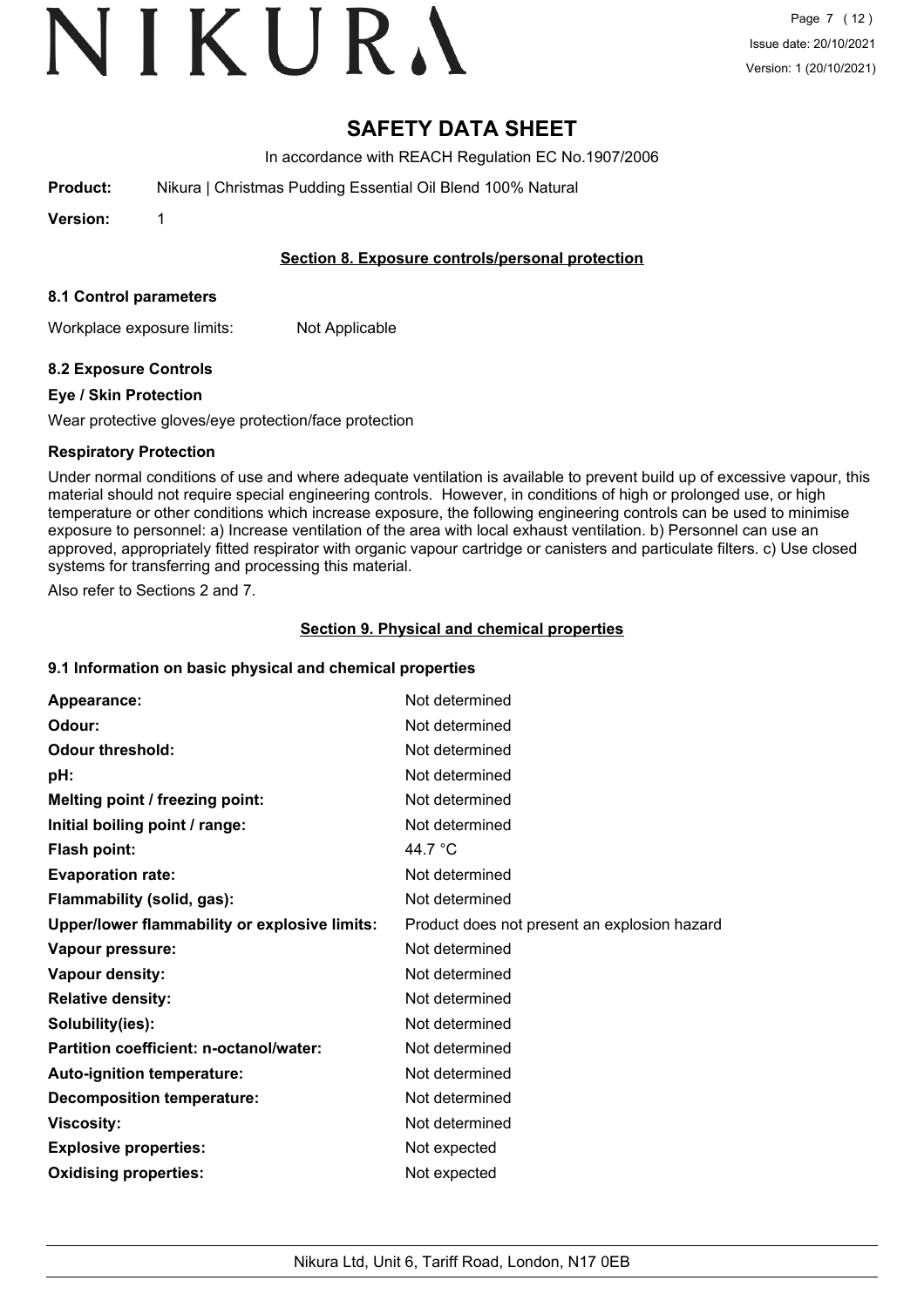# **SAFETY DATA SHEET**

In accordance with REACH Regulation EC No.1907/2006

**Product:** Nikura | Christmas Pudding Essential Oil Blend 100% Natural

**Version:** 1

### **9.2 Other information:** None available

# **Section 10. Stability and reactivity**

## **10.1 Reactivity:**

Presents no significant reactivity hazard, by itself or in contact with water.

## **10.2 Chemical stability:**

Good stability under normal storage conditions.

## **10.3 Possibility of hazardous reactions:**

Not expected under normal conditions of use.

### **10.4 Conditions to avoid:**

Avoid extreme heat.

## **10.5 Incompatible materials:**

Avoid contact with strong acids, alkalis or oxidising agents.

## **10.6 Hazardous decomposition products:**

Not expected.

# **Section 11. Toxicological information**

### **11.1 Information on toxicological effects**

This mixture has not been tested as a whole for health effects. The health effects have been calculated using the methods outlined in Regulation (EC) No 1272/2008 (CLP).

| <b>Acute Toxicity:</b>                    | Based on available data the classification criteria are not met. |
|-------------------------------------------|------------------------------------------------------------------|
| <b>Acute Toxicity Oral</b>                | 4366                                                             |
| <b>Acute Toxicity Dermal</b>              | >5000                                                            |
| <b>Acute Toxicity Inhalation</b>          | Not Available                                                    |
| <b>Skin corrosion/irritation:</b>         | Skin Corrosion / Irritation Category 2                           |
| Serious eye damage/irritation:            | Eye Damage / Irritation Category 2                               |
| <b>Respiratory or skin sensitisation:</b> | Sensitization - Skin Category 1                                  |
| Germ cell mutagenicity:                   | Based on available data the classification criteria are not met. |
| <b>Carcinogenicity:</b>                   | Based on available data the classification criteria are not met. |
| <b>Reproductive toxicity:</b>             | Based on available data the classification criteria are not met. |
| <b>STOT-single exposure:</b>              | Based on available data the classification criteria are not met. |
| <b>STOT-repeated exposure:</b>            | Based on available data the classification criteria are not met. |
| <b>Aspiration hazard:</b>                 | <b>Aspiration Hazard Category 1</b>                              |

### **Information about hazardous ingredients in the mixture**

| Ingredient             | <b>CAS</b> | EC                | LD50/ATE Oral | LD50/ATE<br>Dermal | LC50/ATE<br><b>Inhalation</b> | <b>LC50</b><br>Route     |
|------------------------|------------|-------------------|---------------|--------------------|-------------------------------|--------------------------|
| <b>ICinnamaldehvde</b> | 104-55-2   | $ 203 - 213 - 9 $ | 2200          | 1100               | Not available                 | <b>INot</b><br>available |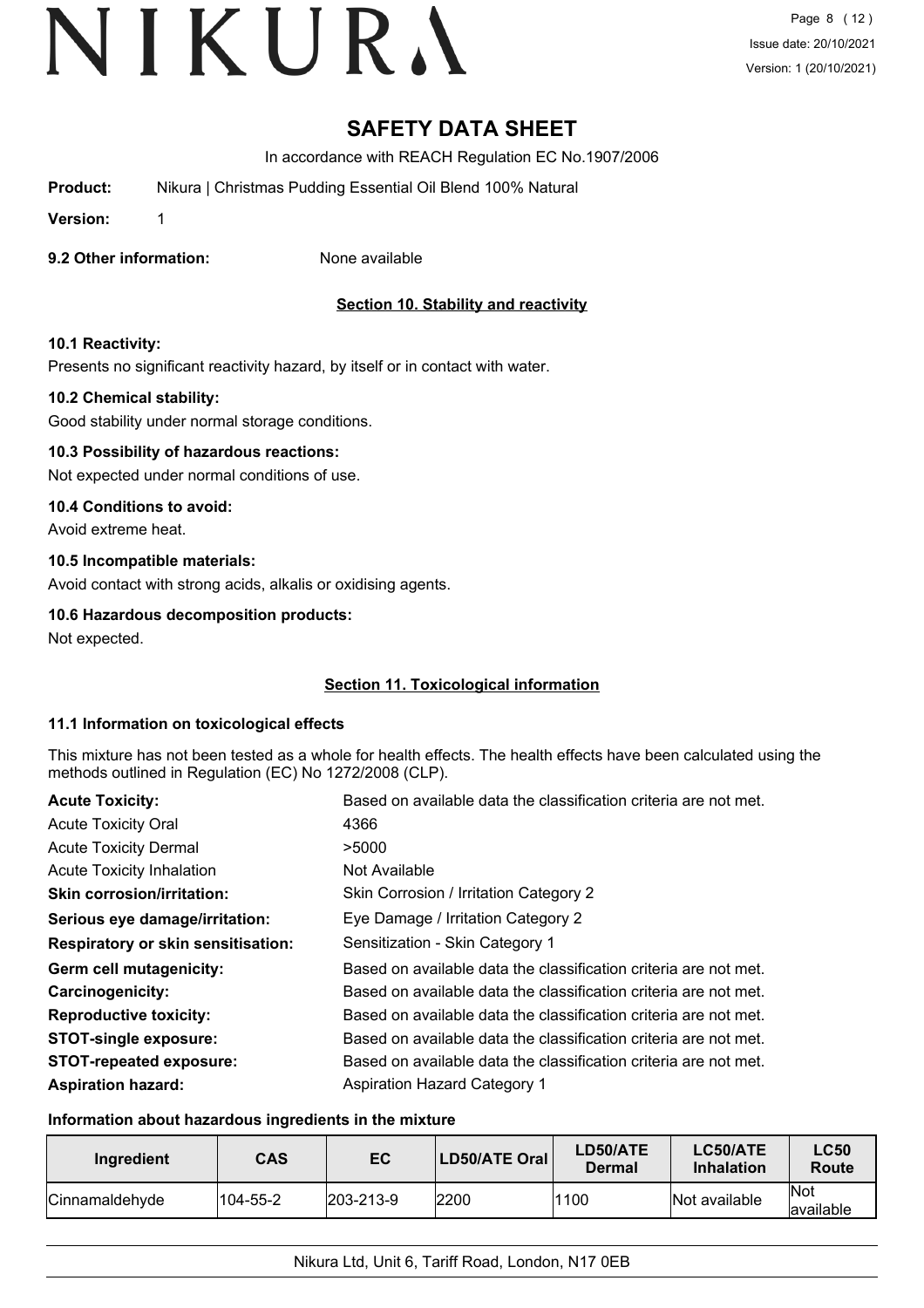# **SAFETY DATA SHEET**

In accordance with REACH Regulation EC No.1907/2006

**Product:** Nikura | Christmas Pudding Essential Oil Blend 100% Natural

### **Version:** 1

| Terpinen-4-ol | 562-74-3 | 209-235-5         | 1300 | 2500          |               | $\vert$ Not<br>available |
|---------------|----------|-------------------|------|---------------|---------------|--------------------------|
| lalpha-Pinene | 80-56-8  | $ 201 - 291 - 9 $ | 500  | Not available | Not available | Not<br>available         |

Refer to Sections 2 and 3 for additional information.

# **Section 12. Ecological information**

## **12.1 Toxicity:**

Very toxic to aquatic life.

Toxic to aquatic life with long lasting effects.

| 12.2 Persistence and degradability:          | Not available     |
|----------------------------------------------|-------------------|
| $\overline{40.0}$ Diagrams define naturalish | والمادانون والملك |

**12.3 Bioaccumulative potential:** Not available **12.4 Mobility in soil:** Not available

**12.5 Results of PBT and vPvB assessment:**

This substance does not meet the PBT/vPvB criteria of REACH, annex XIII.

**12.6 Other adverse effects:** Not available

# **Section 13. Disposal considerations**

# **13.1 Waste treatment methods:**

Dispose of in accordance with local regulations. Avoid disposing into drainage systems and into the environment. Empty containers should be taken to an approved waste handling site for recycling or disposal.

# **Section 14. Transport information**

| 14.1 UN number:                                                                | UN1169                     |
|--------------------------------------------------------------------------------|----------------------------|
| 14.2 UN Proper Shipping Name:                                                  | EXTRACTS, AROMATIC, LIQUID |
| 14.3 Transport hazard class(es):                                               | 3                          |
| <b>Sub Risk:</b>                                                               |                            |
| 14.4. Packing Group:                                                           | Ш                          |
| 14.5 Environmental hazards:<br>This is an environmentally hazardous substance. |                            |
| 14.6 Special precautions for user:                                             | None additional            |
|                                                                                |                            |

**14.7 Transport in bulk according to Annex II of MARPOL73/78 and the IBC Code:**

Not applicable

# **Section 15. Regulatory information**

## **15.1 Safety, health and environmental regulations/legislation specific for the substance or mixture** None additional

# **15.2 Chemical Safety Assessment**

A Chemical Safety Assessment has not been carried out for this product.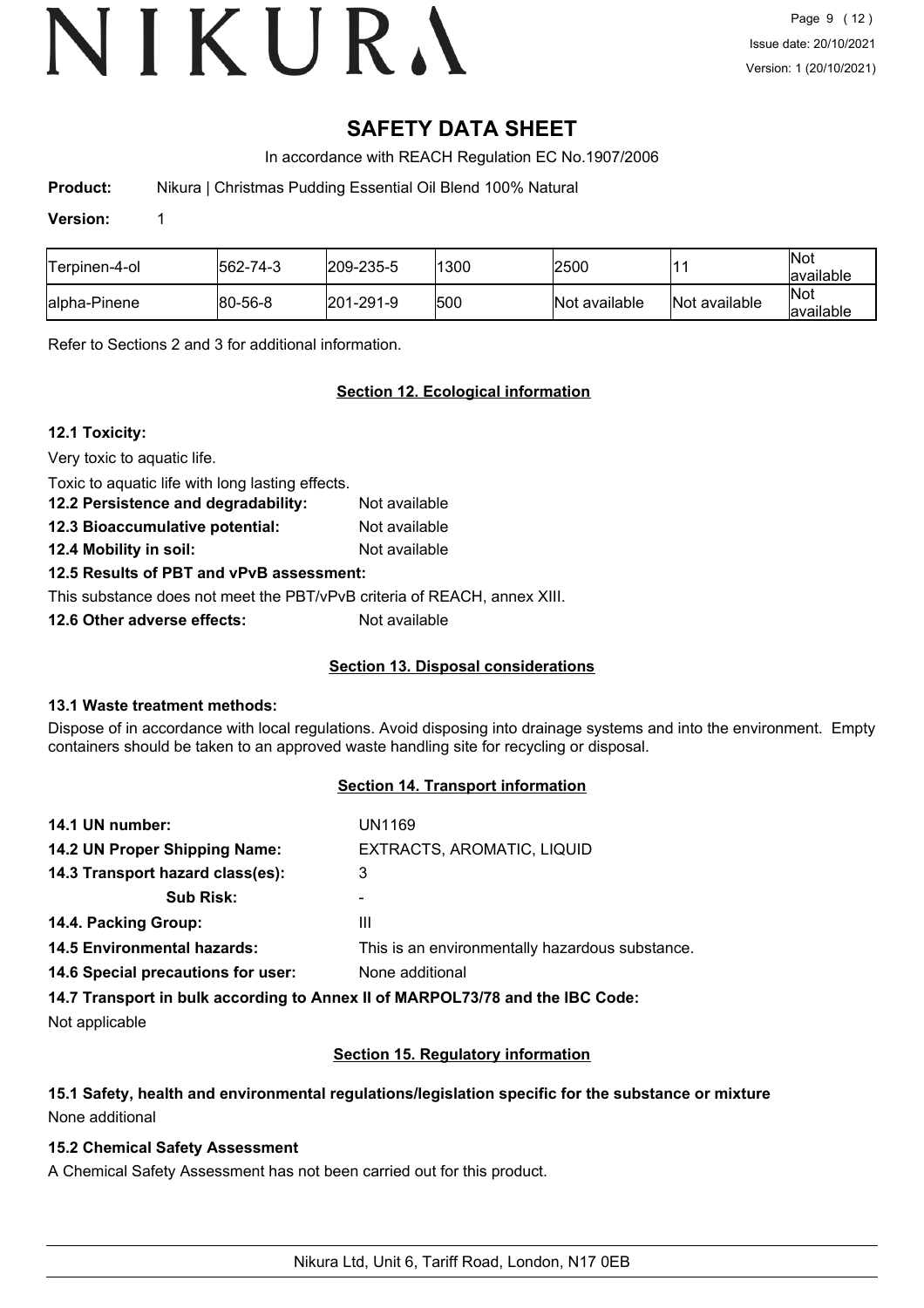# **SAFETY DATA SHEET**

In accordance with REACH Regulation EC No.1907/2006

| <b>Product:</b> | Nikura   Christmas Pudding Essential Oil Blend 100% Natural |
|-----------------|-------------------------------------------------------------|
| <b>Version:</b> |                                                             |

**Section 16. Other information**

| <b>Concentration % Limits:</b>  | EH A1=79.65% EH C2=22.93% EH C3=2.24% EH C4=62.74% SCI 2=23.<br>77% EDI 2=43.25% SS 1=3.29% AH 1=27.12% |
|---------------------------------|---------------------------------------------------------------------------------------------------------|
| <b>Total Fractional Values:</b> | EH A1=1.26 EH C2=4.36 EH C3=44.64 EH C4=1.59 SCI 2=4.21 EDI 2=2.<br>31 SS 1=30.40 AH 1=3.69             |
| Key to revisions:               |                                                                                                         |

Not applicable

#### **Key to abbreviations:**

| Abbreviation      | <b>Meaning</b>                                                        |
|-------------------|-----------------------------------------------------------------------|
| Acute Tox. 4      | Acute Toxicity - Oral Category 4                                      |
| Acute Tox. 4      | Acute Toxicity - Dermal Category 4                                    |
| Acute Tox. 4      | Acute Toxicity - Inhalation Category 4                                |
| Aquatic Acute 1   | Hazardous to the Aquatic Environment - Acute Hazard Category 1        |
| Aquatic Chronic 1 | Hazardous to the Aquatic Environment - Long-term Hazard Category 1    |
| Aquatic Chronic 2 | Hazardous to the Aquatic Environment - Long-term Hazard Category 2    |
| Aquatic Chronic 3 | Hazardous to the Aquatic Environment - Long-term Hazard Category 3    |
| Aquatic Chronic 4 | Hazardous to the Aquatic Environment - Long-term Hazard Category 4    |
| Asp. Tox 1        | Aspiration Hazard Category 1                                          |
| Carc. 2           | Carcinogenicity Category 2                                            |
| Eye Dam. 1        | Eye Damage / Irritation Category 1                                    |
| Eye Irrit. 2      | Eye Damage / Irritation Category 2                                    |
| Flam. Liq. 3      | Flammable Liquid, Hazard Category 3                                   |
| H226              | Flammable liquid and vapour.                                          |
| H302              | Harmful if swallowed.                                                 |
| H304              | May be fatal if swallowed and enters airways.                         |
| H312              | Harmful in contact with skin.                                         |
| H315              | Causes skin irritation.                                               |
| H317              | May cause an allergic skin reaction.                                  |
| H318              | Causes serious eye damage.                                            |
| H319              | Causes serious eye irritation.                                        |
| H332              | Harmful if inhaled.                                                   |
| H335              | May cause respiratory irritation.                                     |
| H336              | May cause drowsiness or dizziness.                                    |
| H341              | Suspected of causing genetic defects (exposure route).                |
| H351              | Suspected of causing cancer (exposure route).                         |
| H361              | Suspected of damaging fertility or the unborn child (exposure route). |
| H400              | Very toxic to aquatic life.                                           |
| H410              | Very toxic to aquatic life with long lasting effects.                 |
| H411              | Toxic to aquatic life with long lasting effects.                      |
| H412              | Harmful to aquatic life with long lasting effects.                    |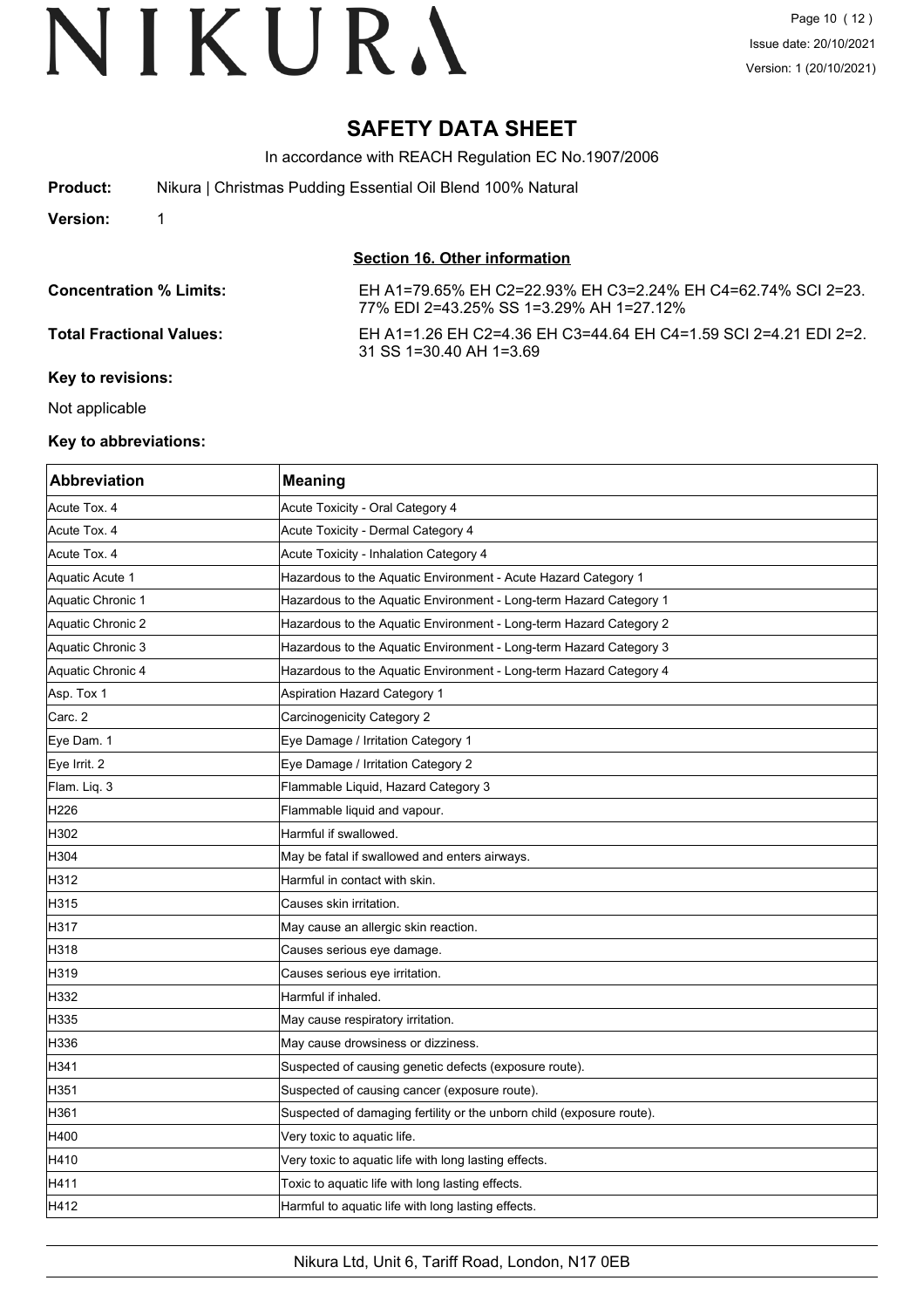# **SAFETY DATA SHEET**

In accordance with REACH Regulation EC No.1907/2006

**Product:** Nikura | Christmas Pudding Essential Oil Blend 100% Natural

#### **Version:** 1

| H413             | May cause long lasting harmful effects to aquatic life.                                                                             |
|------------------|-------------------------------------------------------------------------------------------------------------------------------------|
| Muta. 2          | Germ Cell Mutagenicity Category 2                                                                                                   |
| P202             | Do not handle until all safety precautions have been read and understood.                                                           |
| P210             | Keep away from heat, sparks, open flames and hot surfaces. - No smoking.                                                            |
| P233             | Keep container tightly closed.                                                                                                      |
| P240             | Ground/bond container and receiving equipment.                                                                                      |
| P241             | Use explosion-proof electrical, ventilating and lighting equipment.                                                                 |
| P242             | Use only non-sparking tools.                                                                                                        |
| P243             | Take precautionary measures against static discharge.                                                                               |
| P261             | Avoid breathing vapour or dust.                                                                                                     |
| P <sub>264</sub> | Wash hands and other contacted skin thoroughly after handling.                                                                      |
| P270             | Do not eat, drink or smoke when using this product.                                                                                 |
| P271             | Use only outdoors or in a well-ventilated area.                                                                                     |
| P272             | Contaminated work clothing should not be allowed out of the workplace.                                                              |
| P273             | Avoid release to the environment.                                                                                                   |
| P280             | Wear protective gloves/eye protection/face protection.                                                                              |
| P301/310         | IF SWALLOWED: Immediately call a POISON CENTER or doctor/physician.                                                                 |
| P301/312         | IF SWALLOWED: call a POISON CENTER or doctor/physician if you feel unwell.                                                          |
| P302/352         | IF ON SKIN: Wash with plenty of soap and water.                                                                                     |
| P303/361/353     | IF ON SKIN (or hair): Remove/take off immediately all contaminated clothing. Rinse skin with water/shower.                          |
| P304/340         | IF INHALED: Remove victim to fresh air and keep at rest in a position comfortable for breathing.                                    |
| P305/351/338     | IF IN EYES: Rinse cautiously with water for several minutes. Remove contact lenses, if present and easy to<br>do. Continue rinsing. |
| P308/313         | IF exposed or concerned: Get medical advice/attention.                                                                              |
| P310             | Immediately call a POISON CENTER or doctor/physician.                                                                               |
| P312             | Call a POISON CENTRE or doctor/physician if you feel unwell.                                                                        |
| P330             | Rinse mouth.                                                                                                                        |
| P331             | Do not induce vomiting.                                                                                                             |
| P332/313         | If skin irritation occurs: Get medical advice/attention.                                                                            |
| P333/313         | If skin irritation or rash occurs: Get medical advice/attention.                                                                    |
| P337/313         | If eye irritation persists: Get medical advice/attention.                                                                           |
| P362             | Take off contaminated clothing and wash before reuse.                                                                               |
| P363             | Wash contaminated clothing before reuse.                                                                                            |
| P370/378         | In case of fire: Use carbon dioxide, dry chemical, foam for extinction.                                                             |
| P391             | Collect spillage.                                                                                                                   |
| P403/233         | Store in a well-ventilated place. Keep container tightly closed.                                                                    |
| P403/233/235     | Store in a well-ventilated place. Keep container tightly closed. Keep cool.                                                         |
| P403/235         | Store in a well-ventilated place. Keep cool.                                                                                        |
| P405             | Store locked up.                                                                                                                    |
| P501             | Dispose of contents/container to approved disposal site, in accordance with local regulations.                                      |
| Repr. 2          | Toxic to Reproduction Category 2                                                                                                    |
| STOT SE 3        | Specific Target Organ Toxicity (Single Exposure) Category 3                                                                         |